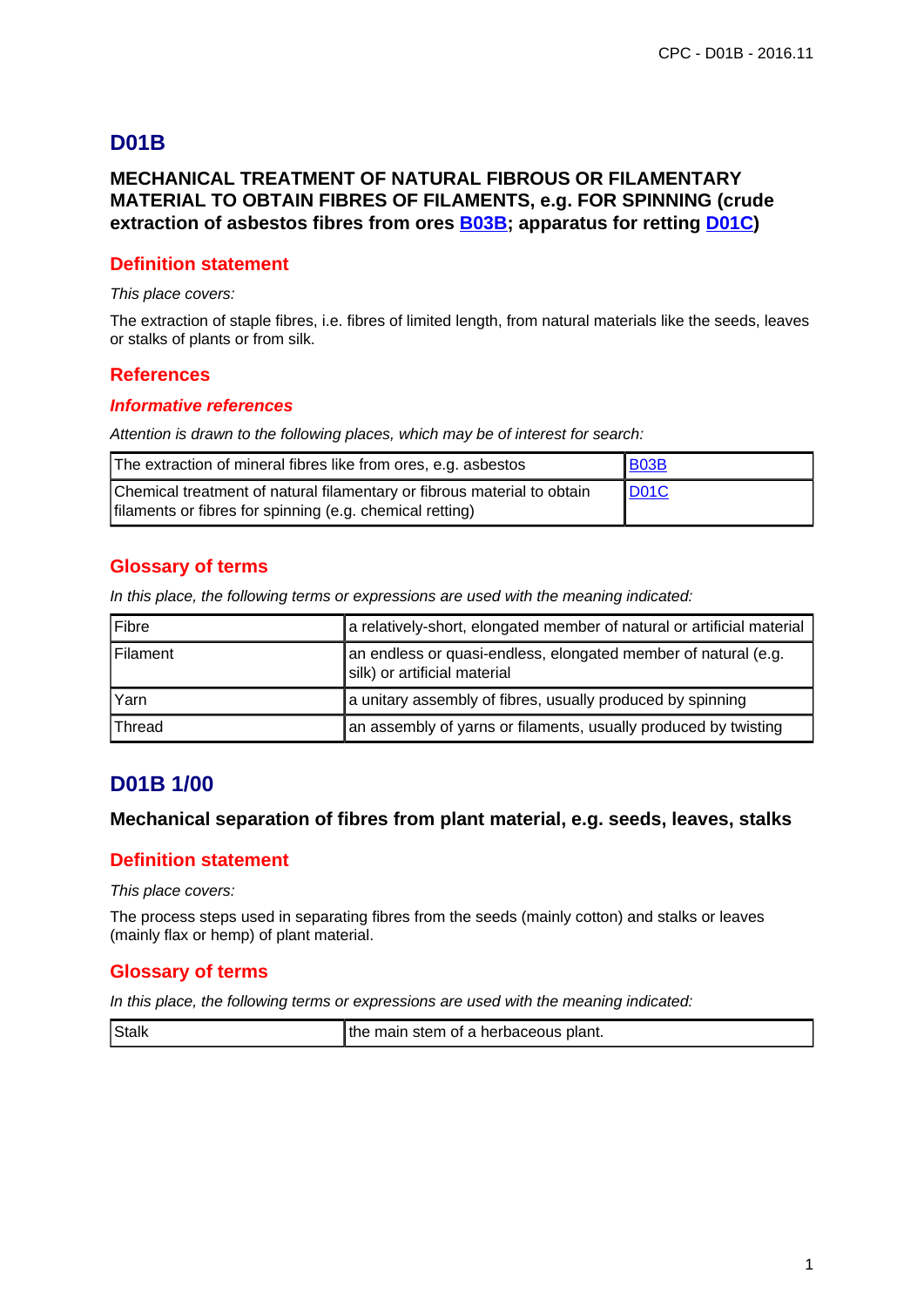# **D01B 1/04**

## **Ginning**

## **Definition statement**

This place covers:

The initial separation of harvested fibres and seeds in so called ginning machines.

## **Glossary of terms**

In this place, the following terms or expressions are used with the meaning indicated:

| Ginning | the process of separating cotton fibres from their seeds and other |
|---------|--------------------------------------------------------------------|
|         | agricultural waste                                                 |

## **D01B 1/12**

#### **Rippling**

## **Definition statement**

This place covers:

An early stage process of pulling the dry flax plants through coarse combs for removing the seeds from the stalks.

## **Glossary of terms**

In this place, the following terms or expressions are used with the meaning indicated:

| Rippling<br>the process of removing the seeds from the flax stalks |  |
|--------------------------------------------------------------------|--|
|--------------------------------------------------------------------|--|

## **D01B 1/14**

## **Breaking or scutching, e.g. of flax; Decorticating**

## **Definition statement**

This place covers:

The mechanical separation of fibres from the wood of the stalks.

## **Glossary of terms**

In this place, the following terms or expressions are used with the meaning indicated:

| Scutching | the process whereby the woody portion of the stalks is removed by |
|-----------|-------------------------------------------------------------------|
|           | crushing them between two metal rolls                             |

## **D01B 1/48**

#### **Drying retted fibres**

## **Definition statement**

This place covers:

Only the drying methods and apparatuses of fibres obtained from retting.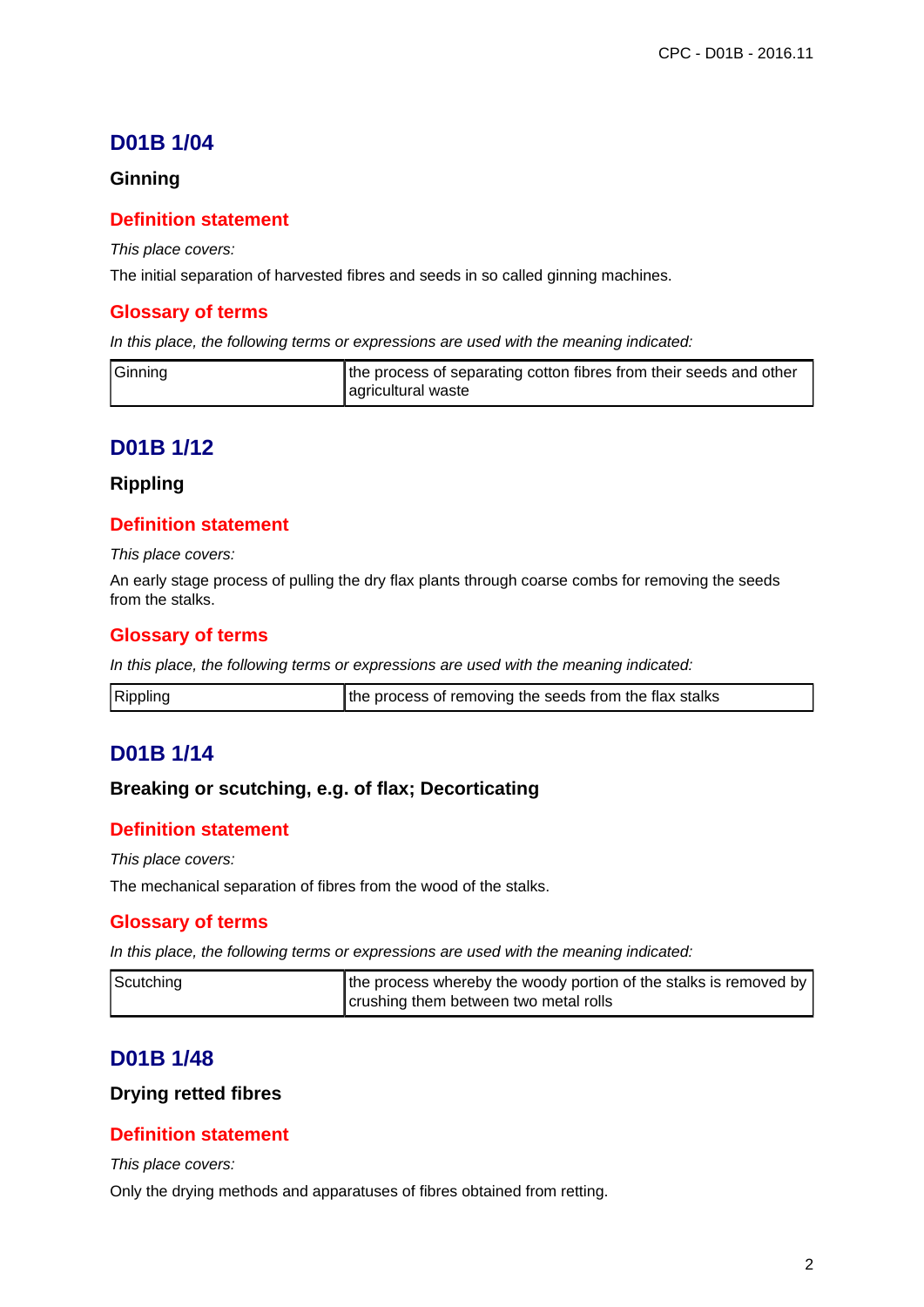## **Glossary of terms**

|  |  |  | In this place, the following terms or expressions are used with the meaning indicated: |  |  |  |  |
|--|--|--|----------------------------------------------------------------------------------------|--|--|--|--|
|  |  |  |                                                                                        |  |  |  |  |

| Retting | a process employing the action of bacteria and moisture on stalks<br>(e.g. flax stalks) to dissolve or rot away much of the cellular tissues |
|---------|----------------------------------------------------------------------------------------------------------------------------------------------|
|         | and gummy substances (i.e. pectin) surrounding bast-fibre bundles                                                                            |
|         | (i.e. fibre loosening). Basic methods include natural retting (i.e.<br>dew retting or water retting) or chemical retting.                    |

# **D01B 3/00**

## **Mechanical removal of impurities from animal fibres (carbonising rags to recover animal fibres D01C 5/00)**

## **Definition statement**

This place covers:

The mechanical cleaning of wools (e.g. scouring and cleaning stages to remove organic, vegetal and mineral matters).

# **D01B 5/00**

## **Hackling or heckling machines (hand heckling tools D01G 33/00)**

## **Definition statement**

#### This place covers:

The combing out of flax or hemp fibres by hackling devices, that perform a discontinuous linear combing movement (i.e. by combs that get finer and finer) to separate stalk remains from the fibres.

# **D01B 7/00**

## **Obtaining silk fibres or filaments**

## **Definition statement**

#### This place covers:

The extraction of silk filaments from silkworm cocoons, and their conversion into staple fibres.

## **Special rules of classification**

Silk being commonly classified as a "natural fibre" is actually a continuous filament.

# **D01B 7/04**

**Reeling silk**

## **Definition statement**

This place covers:

The unwinding of silk cocoons to gain the silk filament.